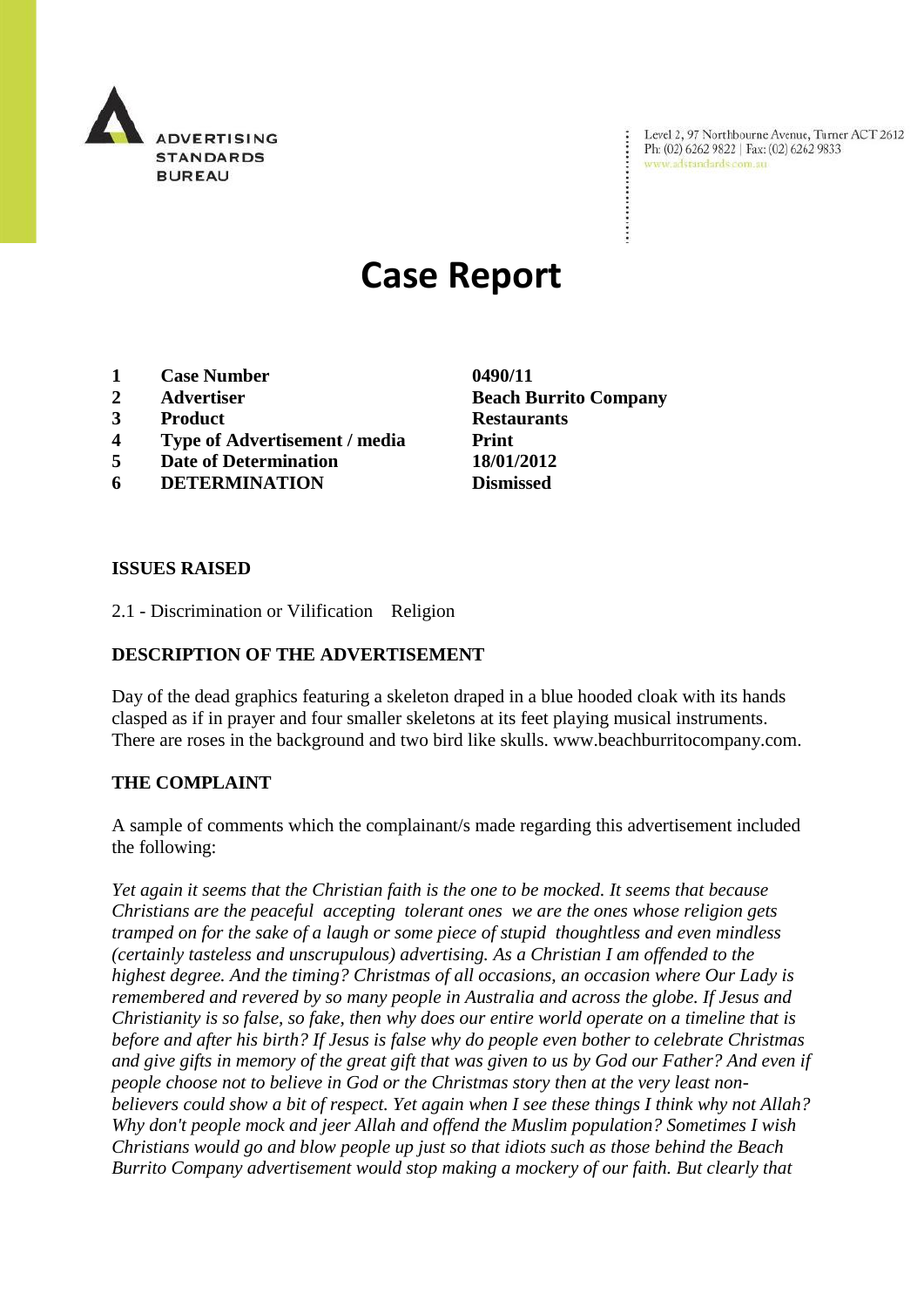*was not what Jesus taught and not what He is about. He is about love. Yet at the same time Jesus overturned the tables in the synagogue when people were abusing the forecourts and using them as a place for commercial enterprise rather than worship. He got angry, He felt sad, He got disappointed. Just as he does today from where He sits in our world and yet beyond it. And He asks those of us with a bit of decency, a bit of understanding, to stand up for what we believe is true. Really, I am so tired of these kinds of advertisements. I have complained about the abuse of the Christian faith before. It would be great to see some standards drawn up that stop this kind of thing from happening in the future. They are long overdue.*

# **THE ADVERTISER'S RESPONSE**

Comments which the advertiser made in response to the complainant/s regarding this advertisement include the following:

*The ad is a celebration of day of the dead. The graphics used are day of the dead imagery that has been used and is currently used by most latin american CATHOLIC countries. The person complaining just doesn't realise this. http://en.wikipedia.org/wiki/Day\_of\_the\_Dead http://en.wikipedia.org/wiki/Santa\_Muerte*

# **THE DETERMINATION**

The Advertising Standards Board ("Board") considered whether this advertisement breaches Section 2 of the Advertiser Code of Ethics (the "Code").

The Board noted the complainant's concerns that the advertisement mocks the Christian faith in its portrayal of Our Lady as a skeleton.

The Board viewed the advertisement and noted the advertiser's response.

The Board considered whether the advertisement was in breach of Section 2.1 of the Code. Section 2.1 of the Code states: "Advertising or Marketing Communications shall not portray people or depict material in a way which discriminates against or vilifies a person or section of the community on account of …religion…"

The Board noted the advertiser's response that the image used is one which is commonly used in conjunction with Day of the Dead celebrations: a Mexican based tradition of remembering those who have died.

The Board noted that although the main skeleton in the advertisement is draped in a cloak and has its hands pressed together as if in prayer, there are no other religious symbols in the advertisement. The Board considered that while the imagery could be seen to suggest the